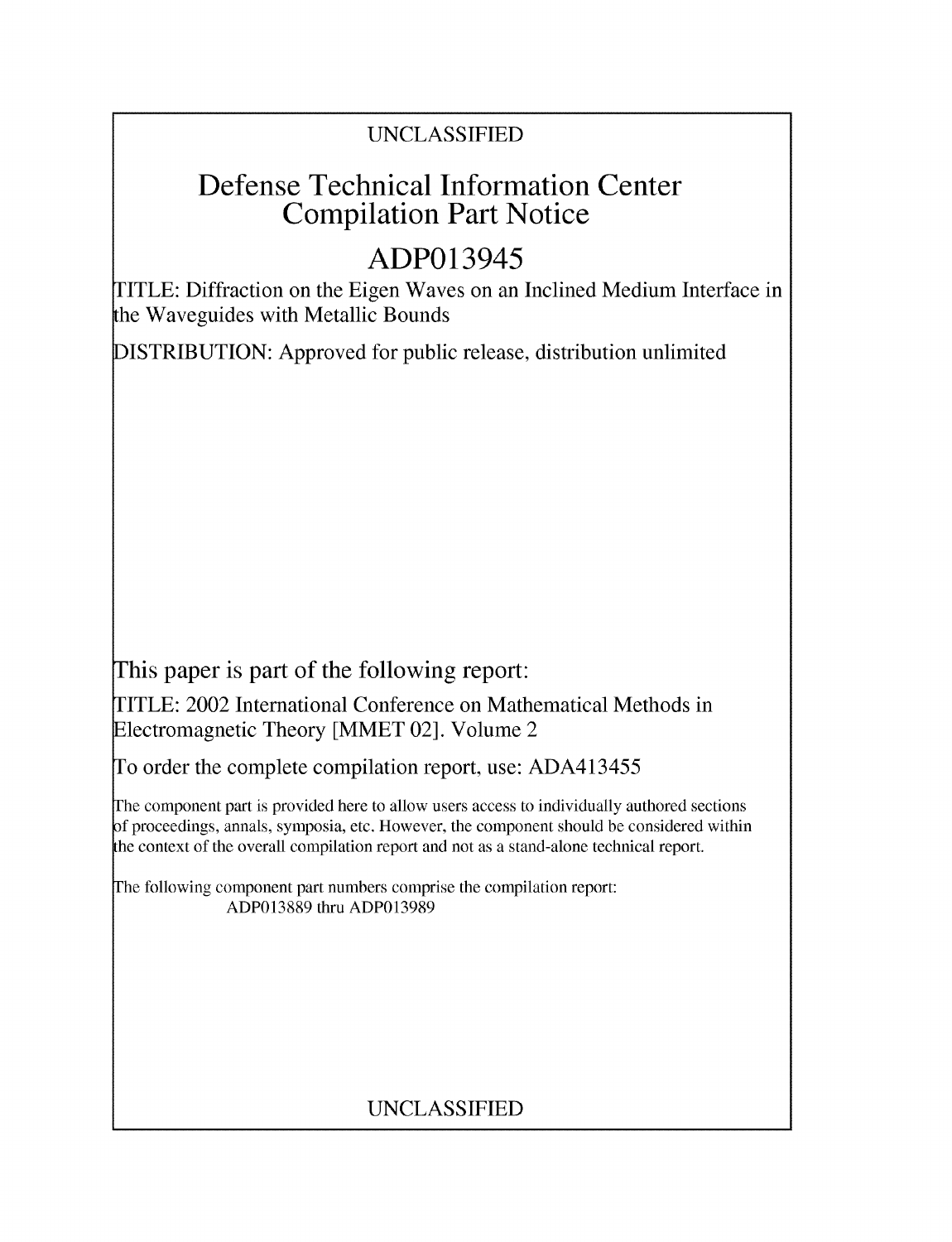546 *MMET*\*02 *PROCEEDINGS* 

### DIFFRACTION **ON** THE **EIGEN** WAVES **ON AN INCLINED MEDIUM INTERFACE IN** THE **WAVEGUIDES** WITH **METALLIC BOUNDS**

Pleshchinskii I.N., Pleshchinskii N.B.

Kazan State University

P.O.Box 234 Kazan, 420111. Russia e-mai: pnb@ksu.ru. pnb@kzn.ru

#### ABSTRACTS

The electromagnetic wave diffraction problems on an inclined medium interface with a metallic plate and without it in the plane waveguide and in the rectangular waveguide are considered. It is shown that these problems can be reduced to boundary value problems for the Helmholtz equation or for the Maxwell system in a bounded rectangular domain.

#### **INTRODUCTION**

Let the infinite cylindrical waveguide with metallic bounds be separated by some surface into two parts filled up by the dielectric with different dielectric indexes. Let the eigen electromagnetic wave run on the medium interface (from the left, for example). It is necessary to calculate the scattered field.

The main idea of our method is to isolate some bounded domain containing the medium interface and to replace the rejected semi-infinity parts of waveguide by boundary conditions of special form. These conditions can be obtained by solving overdetermined Cauchy type problems [1] for the Helmholtz equation or for the Maxwell system.

#### **SEMI-INFINITE PLANE WAVEGUIDES**

Consider the auxiliary boundary value problems. It is necessary to seek in the semistrips  $S_i : -\infty < x < 0$ ,  $0 < z < h$  and  $S_i : g < x < +\infty$ ,  $0 < z < h$  of the plane  $(x, z)$ solutions of the Helmholtz equation

$$
\frac{\partial^2 u}{\partial x^2} + \frac{\partial^2 u}{\partial z^2} + k_f^2 u(x, z) = 0
$$
 (1)

belonging to the classes of outgoing into infinity solutions satisfying the conditions

$$
u(x,0+0) = 0, \quad u(x,h-0) = 0.
$$
 (2)

It is shown in [2] (see also [1]) that

**Lemma 1** The solvability conditions for these problems can be written down in the non*local integral form*

$$
u(0-0, z) = -i \int_{0}^{h} \frac{\partial u}{\partial x}(0-0, t) \ K_{1}(t, z) \ dt, \quad 0 < z < h,
$$
 (3)

$$
u(g+0, z) = i \int_{0}^{h} \frac{\partial u}{\partial x}(g+0, t) K_2(t, z) dt, \quad 0 < z < h,
$$
 (4)

*KIET, UKRAINE, IX-TII INTERNATIONAL CONFERENCE ON MATHEMATICAL METHODS IN ELECTROMAGNETIC THEORY*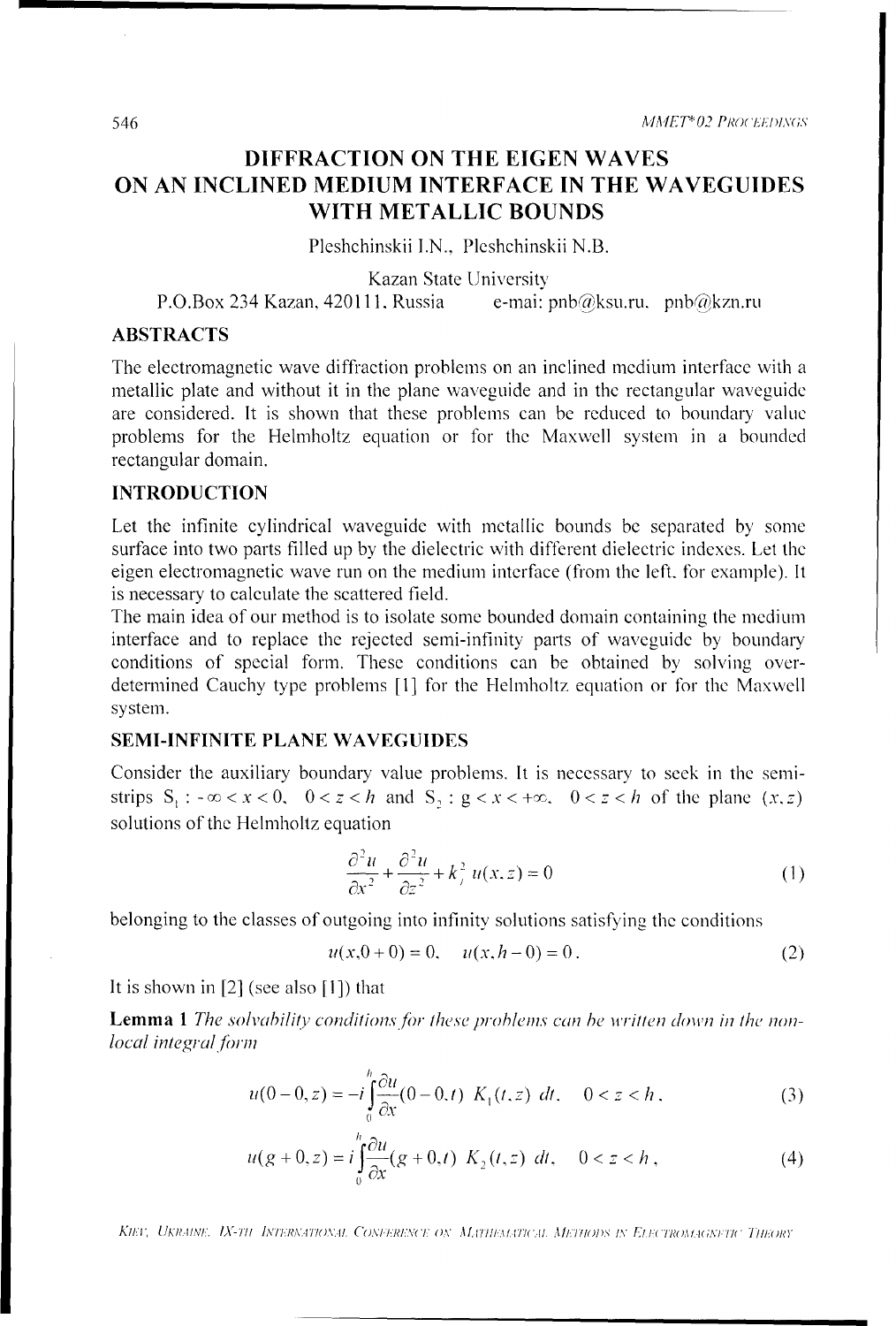*MMET"\*02 PROCEEDINGS* 547

$$
K_{j}(t,z) = \frac{2}{h} \sum_{m=1}^{\infty} \frac{1}{\gamma_{j,m}} \sin \frac{m \pi t}{h} \sin \frac{m \pi z}{h}, \quad \gamma_{j,m} = \sqrt{k_0^2 \varepsilon_j - (m \pi / h)^2}.
$$

The boundary value problems (1), (2) and

$$
u(0-0, z) = u_{00}(z), \quad \frac{\partial u}{\partial x}(0-0, z) = u_{01}(z) \quad or \quad u(g+0, z) = u_{g0}(z), \quad \frac{\partial u}{\partial x}(g+0, z) = u_{g1}(z)
$$

define all eigen waves of semi-limited waveguides outgoing into infinity.

#### **INCLINED** BARRIER **IN** THE **PLANE WAVEGUIDE**

Let  $I: z = x \tan \theta$ ,  $\tan \theta = g/h$ ,  $0 < x < g$  be the inclined medium interface in the plane waveguide. We give the typical conjunction conditions on the I

$$
u(x+0,hx/g) = u(x-0,hx/g), \quad \frac{\partial u}{\partial n}(x+0,hx/g) = \frac{\partial u}{\partial n}(x-0,hx/g), \quad 0 < x < g \tag{5}
$$

here  $\partial / \partial n = \partial / \partial x \sin \theta - \partial / \partial z \cos \theta$ . We denote  $u^0(x, z)$  the potential function of the external wave and  $u(x, z)$  the unknown potential function.

Theorem **1** *The diffraction problem for TE-wave on the inclined interface medium is equivalent to the boundary value problem for the Helmholtz equation (1) in the classes of outgoing into infinity solutions with boundary conditions (2), (5) and*

$$
u(0+0,z) = -i \int_{0}^{h} \frac{\partial u}{\partial x}(0+0,t) \ K_1(t,z) \ dt + 2u^0(0-0,z), \quad 0 < z < h \,, \tag{6}
$$

$$
u(g-0,z) = i \int_{0}^{h} \frac{\partial u}{\partial x}(g-0,t) \ K_2(t,z) \ dt, \quad 0 < z < h \ . \tag{7}
$$

In [3] the numerical method for solving this boundary value problem is constructed and is investigated by abstract approximate scheme [4].

#### **SEMI-INFINITE RECTANGLE** WAVEGUIDES

Let  $W_1: 0 < x < a$ ,  $0 < y < b$ ,  $-\infty < z < 0$  and  $W_2: 0 < x < a$ ,  $0 < y < b$ ,  $0 < z < +\infty$ be two semi-infinity rectangular domains (semi-beams). We consider the Cauchy type problem for the Maxwell system

$$
rotH = i\omega\varepsilon_0 \varepsilon E, \quad rotE = i\omega\mu_0 \mu H \tag{8}
$$

in the domain  $W_1$  with boundary conditions

$$
E_x = 0
$$
,  $E_z = 0$  for  $x = 0$ ,  $x = a$ ;  $E_y = 0$ ,  $E_z = 0$  for  $y = 0$ ,  $y = b$ ; (9)

$$
E_r(x, y, 0) = e(x, y), \quad H_r(x, y, 0) = h(x, y), \tag{10}
$$

here  $E_r$ ,  $H_t$  are the tangential components of vectors  $E, H$ .

*KIIm'V UKRAINF., IX- IY IN'TERNATIONAL CONII:R'(I•'.'N(7' ON MA II.AA TICAL METHODS IN ELiFCTI,?OA(INETIC THEOiY*